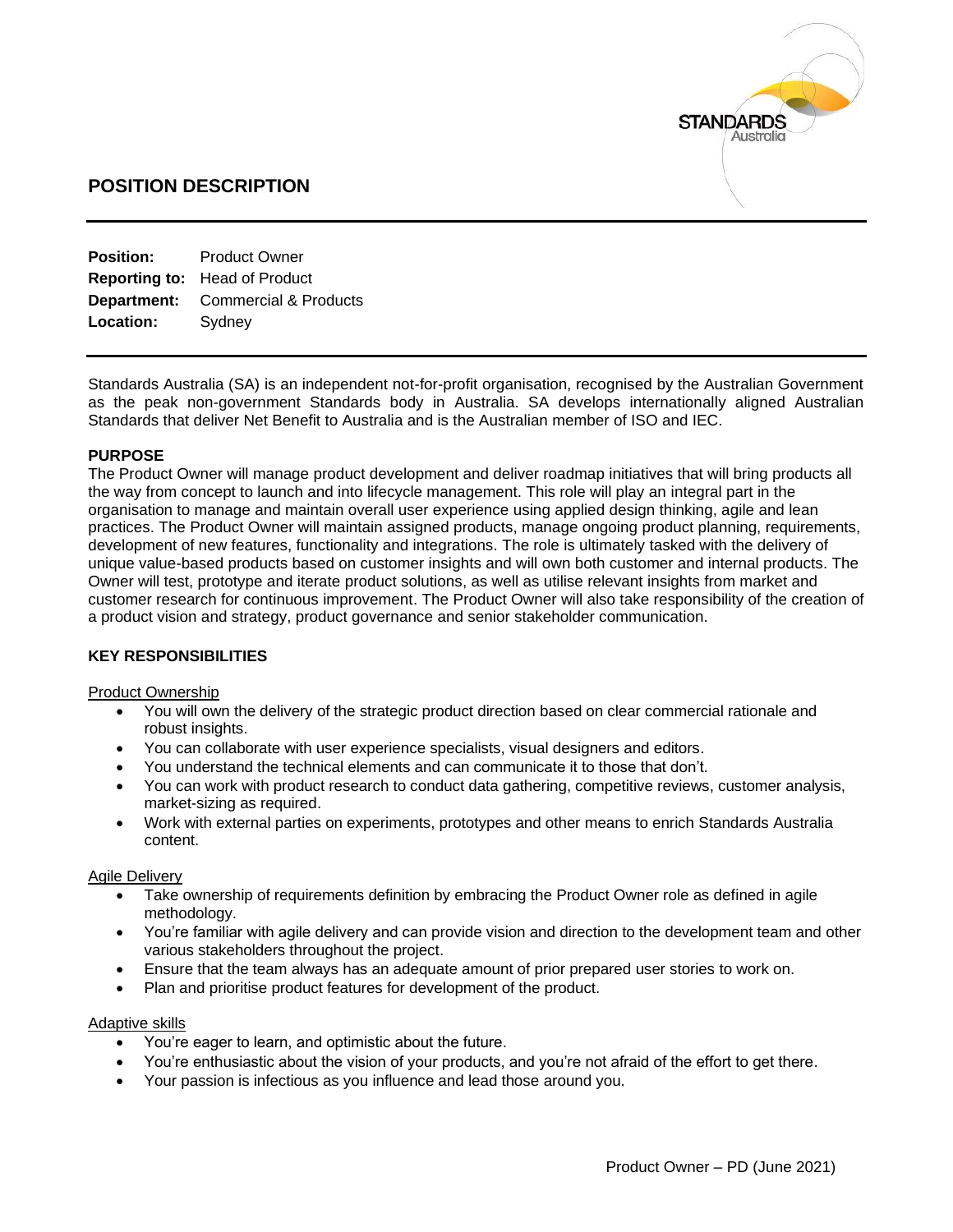## **MINIMUM QUALIFICATIONS/PROFESSIONAL EXPERIENCE**

- Minimum of two years of experience managing digital products.
- Experience working with project managers, business analysts and developers.
- Experience working in agile delivery as a Product Owner.
- Technically fluent skills in digital: social, web, mobile, apps etc.
- A demonstrated track record of working with engineering and UI/UX teams to deliver software.
- Proven experience in scoping and planning projects
- Demonstrated stakeholder and relationship management.
- Display an understanding of the Software Development Life Cycle.
- Strong presentation skills and experience creating user stories in Jira.

### **KEY COMPETENCIES**

Analytical and Technical

• Ability to challenge and be challenged on a numerical basis to ensure decisions are well founded.

#### **Communication**

• Articulate information both verbally and written; using effective negotiation skills and sound political judgment to work effectively with business partners to meet mutual goals and objectives.

### Results Focused

• Demonstrate commitment towards the completion of set objectives or outcome.

### Fosters Relationships

• Identify, build and maintain formal and informal networks and relationships that contribute to the achievement of business objectives.

#### Planning and Organisation

• Schedule, monitor and manage work to maximise the use of time and effort.